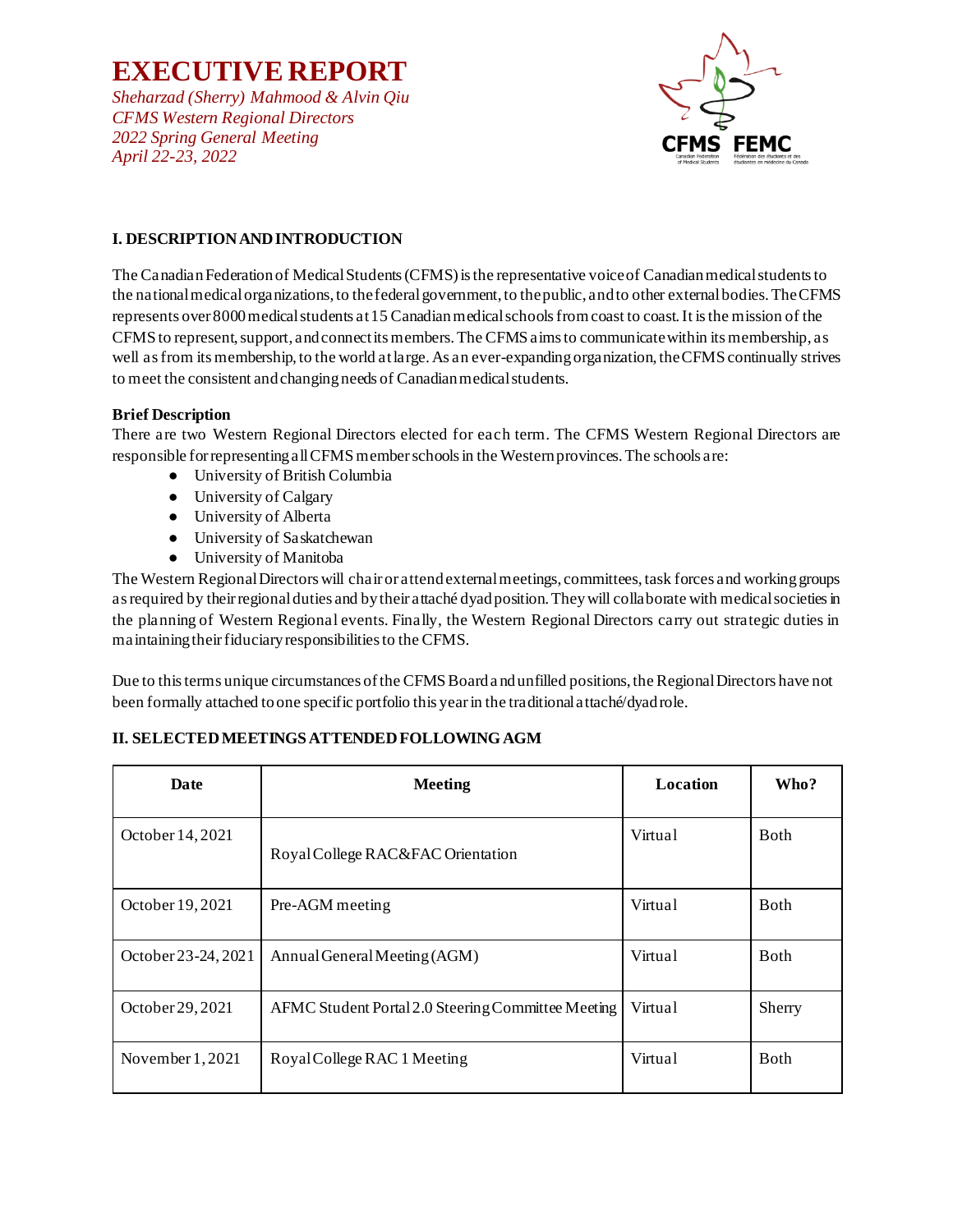*Sheharzad (Sherry) Mahmood & Alvin Qiu CFMS Western Regional Directors 2022 Spring General Meeting April 22-23, 2022*



| November 3, 2021  | ARMC Match Process Evaluation Working Group<br>Meeting        | Virtual | Sherry      |
|-------------------|---------------------------------------------------------------|---------|-------------|
| November 4, 2021  | Education Portfolio Meeting (with DEd, WRD, ORD,<br>and NOEs) | Virtual | Both        |
| November 12, 2021 | Royal College RAC 2 Meeting                                   | Virtual | <b>Both</b> |
| November 12, 2021 | NOR update meeting                                            | Virtual | Alvin       |
| November 20, 2021 | CFMS November Board Meeting                                   | Virtual | Both        |
| November 23, 2021 | <b>AFMC ICAM Meeting</b>                                      | Virtual | Alvin       |
| December 10, 2021 | <b>NOR Jr Interviews</b>                                      | Virtual | Alvin       |
| December 13, 2021 | <b>NOR Jr Interviews</b>                                      | Virtual | Alvin       |
| December 20, 2021 | CMA Meet & Greet (with Sophia Briard)                         | Virtual | Both        |
| December 28, 2021 | <b>NOR Jr Interviews</b>                                      | Virtual | Alvin       |
| January 3, 2022   | Education portfolio recruitment meeting (with VPC<br>and ORD) | Virtual | Alvin       |
| January 12, 2021  | <b>AFMC ICAM Meeting</b>                                      | Virtual | Alvin       |
| January 15, 2022  | CFMS RD and PTMA meeting                                      | Virtual | <b>Both</b> |
| January 16, 2022  | <b>CFMS</b> Board Meeting                                     | Virtual | Both        |
| January 16, 2022  | C2023 Advisory Group Meeting                                  | Virtual | Both        |
| February 6, 2021  | <b>CFMS</b> Recruitment Meeting                               | Virtual | Sherry      |
| February 10, 2022 | SGM Planning Committee Meeting                                | Virtual | Both        |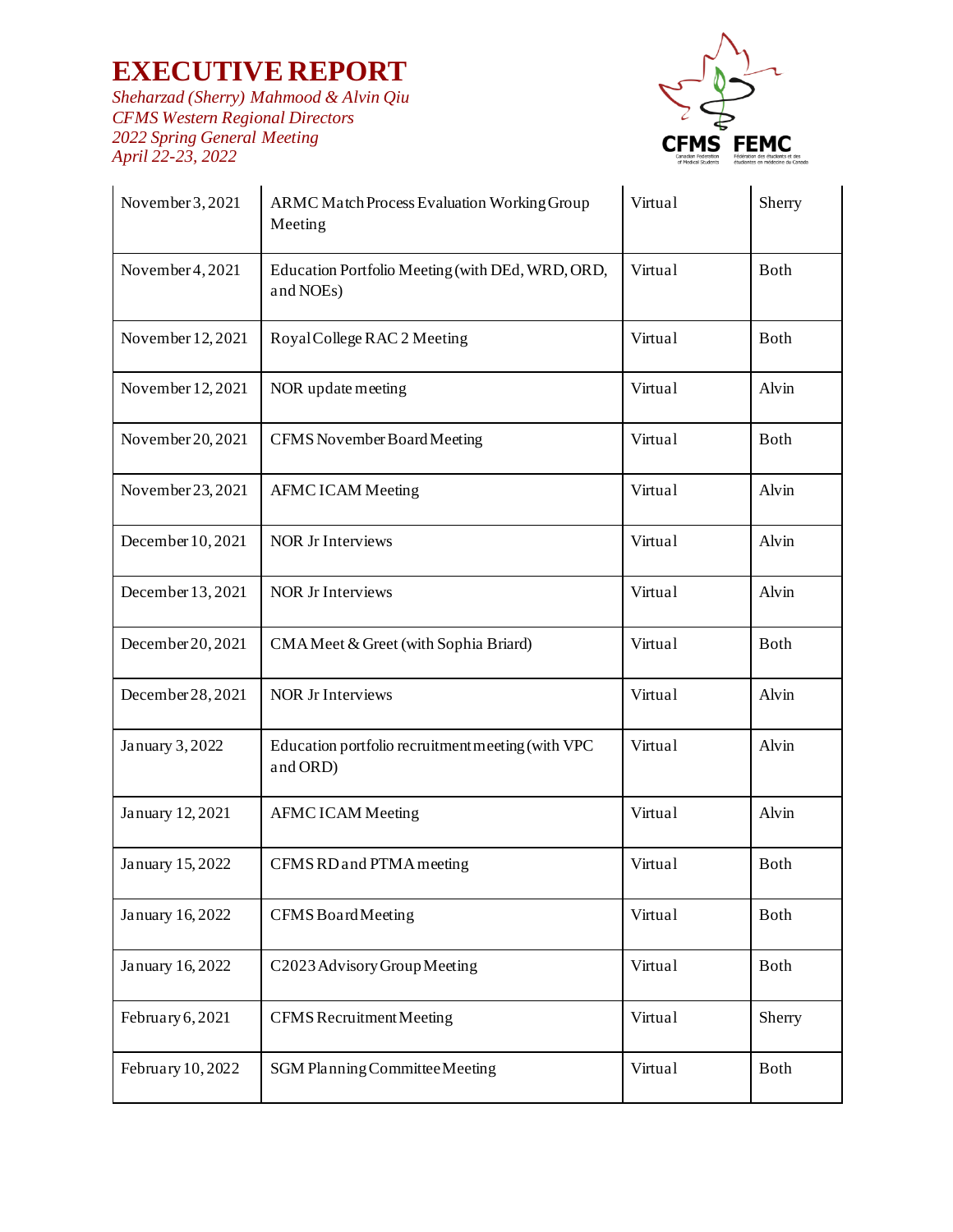*Sheharzad (Sherry) Mahmood & Alvin Qiu CFMS Western Regional Directors 2022 Spring General Meeting April 22-23, 2022*



| February 19, 2022 | <b>Education Portfolio Meeting</b>                                     | Virtual     | Sherry                                        |
|-------------------|------------------------------------------------------------------------|-------------|-----------------------------------------------|
| February 26, 2022 | <b>ART</b> Meeting                                                     | Virtual     | Alvin                                         |
| February 27, 2022 | <b>CFMS</b> February Board Meeting                                     | Virtual     | <b>Both</b>                                   |
| February 28, 2022 | Learner Meeting to Discuss AFMC Proposal to Tender<br>CaRMS            | Virtual     | Alvin                                         |
| March 1,2022      | The Rounds feedback session                                            | Virtual     | Alvin                                         |
| March 10, 2022    | Debrief on AFMC Proposal to Tender CaRMS with<br>President             | Virtual     | Alvin                                         |
| March 24, 2022    | Debrief on AFMC Proposal to Tender CaRMS with<br>Director of Education | Virtual     | Alvin                                         |
| March 25-27, 2022 | <b>CFMS Winter Board Meeting</b>                                       | Ottawa, ON  | Alvin<br>(Virtual),<br>Sherry (In-<br>person) |
| March 29, 2022    | WRD Budget Meeting                                                     | Virtual     | <b>Both</b>                                   |
| April 2, 2022     | <b>ART</b> Meeting                                                     | Virtual     | Alvin                                         |
| April 4, 2022     | SGM Planning Committee                                                 | Virtual     | Sherry                                        |
| April 10,2022     | <b>EDIRT</b>                                                           | Virtual     | Sherry                                        |
| April 21, 2022    | <b>ART</b>                                                             | Calgary, AB | Alvin                                         |
| April 21, 2022    | <b>GH/EDIRT</b>                                                        | Calgary, AB | Sherry                                        |
| April 22-23, 2022 | CFMS Spring General Meeting                                            | Calgary, AB | <b>Both</b>                                   |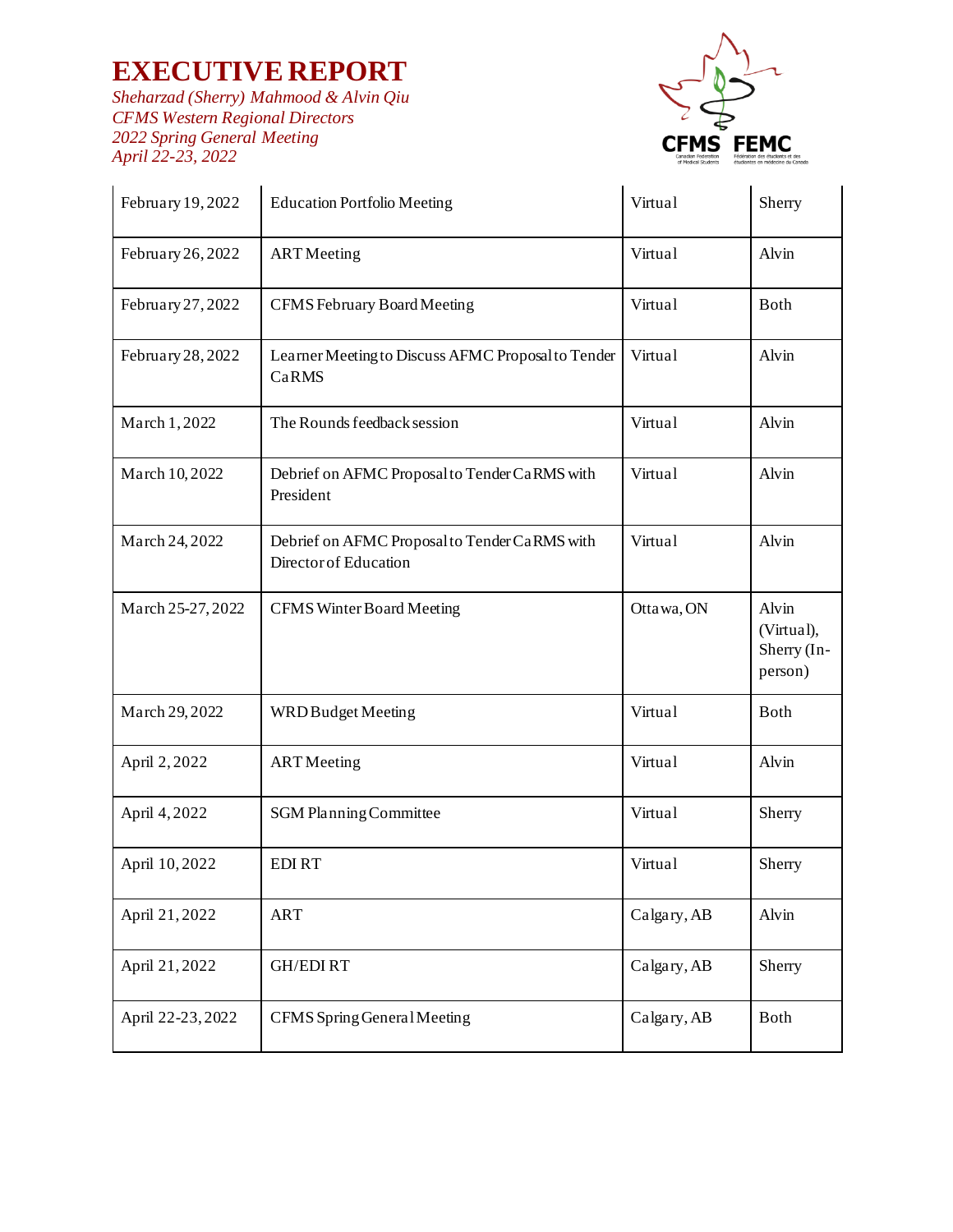*Sheharzad (Sherry) Mahmood & Alvin Qiu CFMS Western Regional Directors 2022 Spring General Meeting April 22-23, 2022*



### **III. ACTIVITIES OF THE WESTERN REGIONAL DIRECTORS**

### 1. **Western Region-Specific Facebook Group**

- Previous Western Regional Directors established a Facebook group to increase transparency and communication with MedSoc presidents and CFMS representatives at each school in the Western region
- The Facebook group administrative privileges were transitioned to the current Western Regional Directors, Sherry Mahmood and Alvin Qiu
- This group serves as a platform for discussion regarding region-specific issues, progress, and planning
- Drop-in sessions for virtual face-to-face meetings were planned, but the interest for such sessions remains relatively low, especially given the cancellation of the Western Deans' meeting last year again. Member engagement remains one of the largest challenges

## 2. **Royal College Regional Advisory Committee for Western Region (RAC 1 and 2)**

- Sherry Mahmood and Alvin Qiu represent Alberta and British Columbia medical students at the Royal College's Regional Advisory Committee 1
- Sherry Mahmood and Alvin Qiu represent the Manitoba and Saskatchewan medical students at the Royal College's Regional Advisory Committee 2
- At these meetings, the Western Regional Directors first gathered specific student concerns (through ART members) and presented them to the Royal College.
- In addition, the Western Regional Directors provided feedback on Royal College initiatives (such as the specialty podcasts, which are targeted to provide students with more information, and EDI initiatives)

### 3. **Western Medical School Progress Updates**

- Previous Western Regional Directors had requested schools to gather a list of asks.<br>○ The Western Deans' Conference for 2021 was cancelled once again. It was cancelle
- The Western Deans' Conference for 2021 was cancelled once again. It was cancelled in 2020 as well
- $\circ$  A hold date has been set for October 27-29, 2022. This meeting is planned to occur in-person at UBC-Okanagan (UBC-O) in Kelowna, BC. The co-hosts of the Western Deans' Conference are Dr. Cheryl Holmes and Dr. Sarah Brears (UBC)
- $\circ$  The Western Regional Directors will follow-up with asks and needs from the Western region MedSocs prior to this meeting
- Discussions regarding using the remaining Western Regional Director budget to subsidize funding for additional students to attend are ongoing

#### **IV. ACTIVITIES RELATED TO THE ROLE OF ATTACHE OR OTHER BOARD ROLES**

#### 1. **Education Portfolio**

- a. Chaired and organized the Class Advisory Group meetings for C2022 and C2023
	- i. Coordinated meeting times for Advisory Group members, which typically included Class Presidents from all member schools specific to the graduating year, as well as several MedSoc Presidents or VP Academics
	- ii. Facilitated discussions to identify concerns from each member school and issues common across all schools for each year
	- iii. Synthesized and compiled issues to bring to the attention of the Board, in particular, members who sit on external committees (such as AFMC) to advocate for changes that address outstanding concerns
		- 1. Notable concerns from C2022: RBC Match Day campaign and its effect on unmatched students
		- 2. Notable concerns from C2023: CaRMS timeline changes, continued cancellation of visiting electives, discussions on hypothetical visiting elective caps once they return, structured reference letters
- b. Winter recruitment for the Education portfolio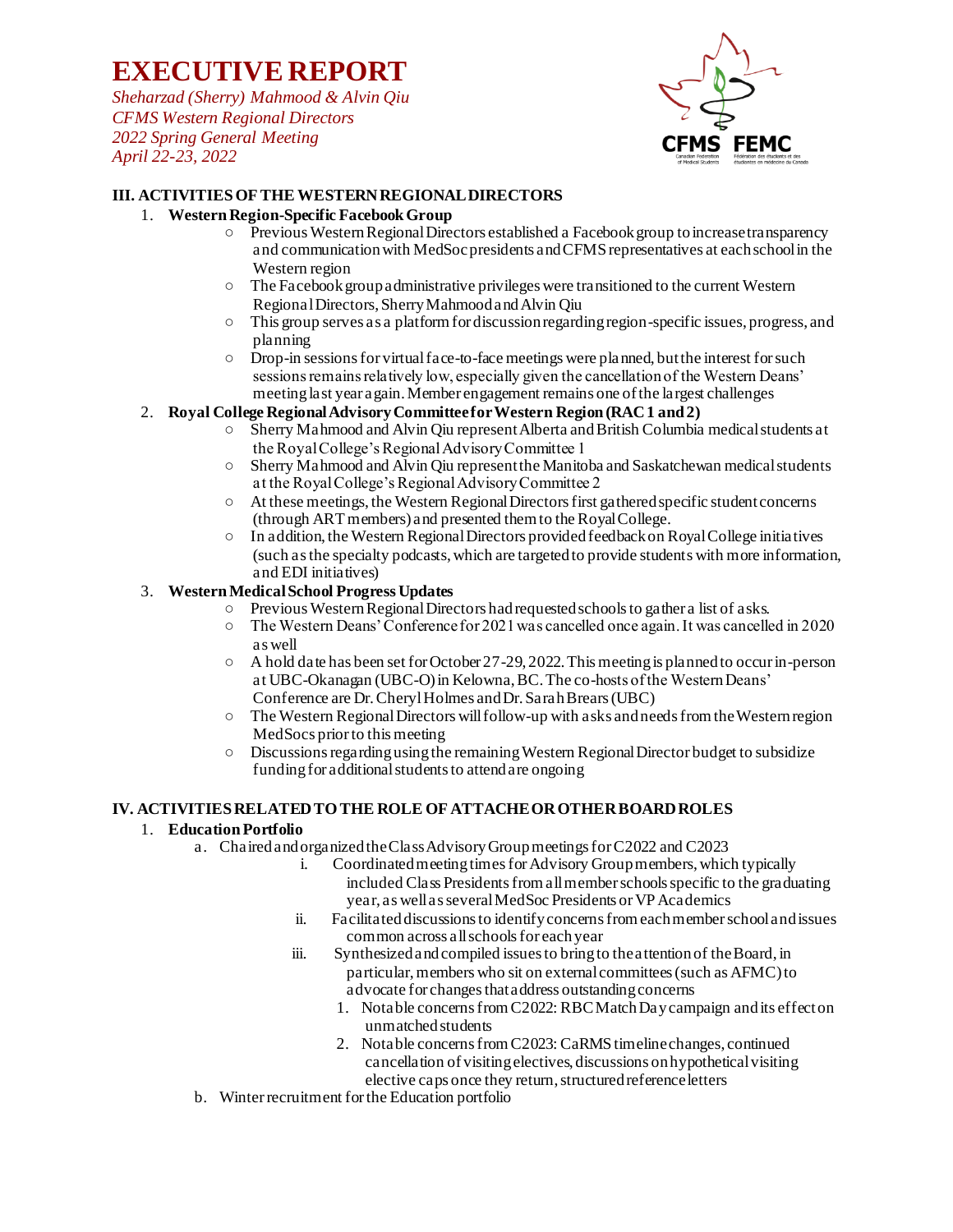*Sheharzad (Sherry) Mahmood & Alvin Qiu CFMS Western Regional Directors 2022 Spring General Meeting April 22-23, 2022*



- i. Completed recruitment for all National Officers
	- 1. NOR Jr was selected based on application and interview
	- 2. NOEs were fully onboarded
- ii. Completed recruitment for other portfolio members
	- 1. The winter recruitment was not formally conducted
	- 2. Previous applicants from prior call-outs were not yet selected
	- 3. The winter recruitment, therefore, selected applicants from these prior callouts
	- 4. Based on the portfolio restructuring, two major committees were formed (Education Committee, Research Committee)
	- 5. The Education Committee is led by 3 NOEs
	- 6. The Research Committee is led by the NOR Sr and Jr
- iii. Transitioned responsibilities to interim Director of Education

### 2. **Nominations Committee (Seasonal Recruitment)**

- a. Along with the rest of the CFMS Board, planned the restructuring of the old "Nominations Committee" process
	- i. Note: this is now called Seasonal Recruitment
	- ii. Proposed changes allowed for a more equitable selection of students who wish to join CFMS in non-elected roles within various portfolios
	- iii. These changes were presented at CFMS AGM 2021 and were successfully passed

#### 3. **CMA Meetings**

- a. Participated in discussions with CMA Board alongside other CFMS Board members.
- b. Western Regional Directors also met separately to provide both CFMS initiatives and specific updates/concerns from the region.

### 4. **International Congress on Academic Medicine (ICAM)**

- a. New committee planning the inaugural ICAM meeting
- b. AFMC is confirmed to be hosting The International Congress on Academic Medicine (ICAM) in Quebec City, Canada, in April 12-18, 2023
- c. ICAM group involves other learner organizations (including CITAC, RDoC)
- d. New ICAM will involve an aggregation of existing conferences (CCME, CITAC, CSHRF)
- e. More details on the ICAM meeting can be found: https://www.afmc.ca/en/faculties/icam

#### 5. **ARMC Match Process Evaluation Working Group**

a. Completed the creation, development, and analysis of results of surveys sent out to students, programs, and PGME offices following CaRMS 2021

#### 6. **Spring General Meeting 2022**

- a. Assisted with planning committee for SGM being held in Western region
- b. Coordinated with GH Director and ORD to encourage VP EDI attendance and accessibility
- c. Organized the applications and marking for MDFM travel awards

#### 7. **Calls to Action**

- a. Demonstrated commitment to achieving Calls to Action and restructuring organization
	- i. Developed matrix outlining progress towards Calls to Action
	- ii. Assisted VP Finance in navigating the ongoing investigative process as handed over by previous Board to ensure transparency and accountability
	- iii. Assisted VP Global Health in developing National EDI Network and advocating for increased funding and support for VP EDIs
	- iv. Worked with Portfolio Directors to achieve equity focused initiatives